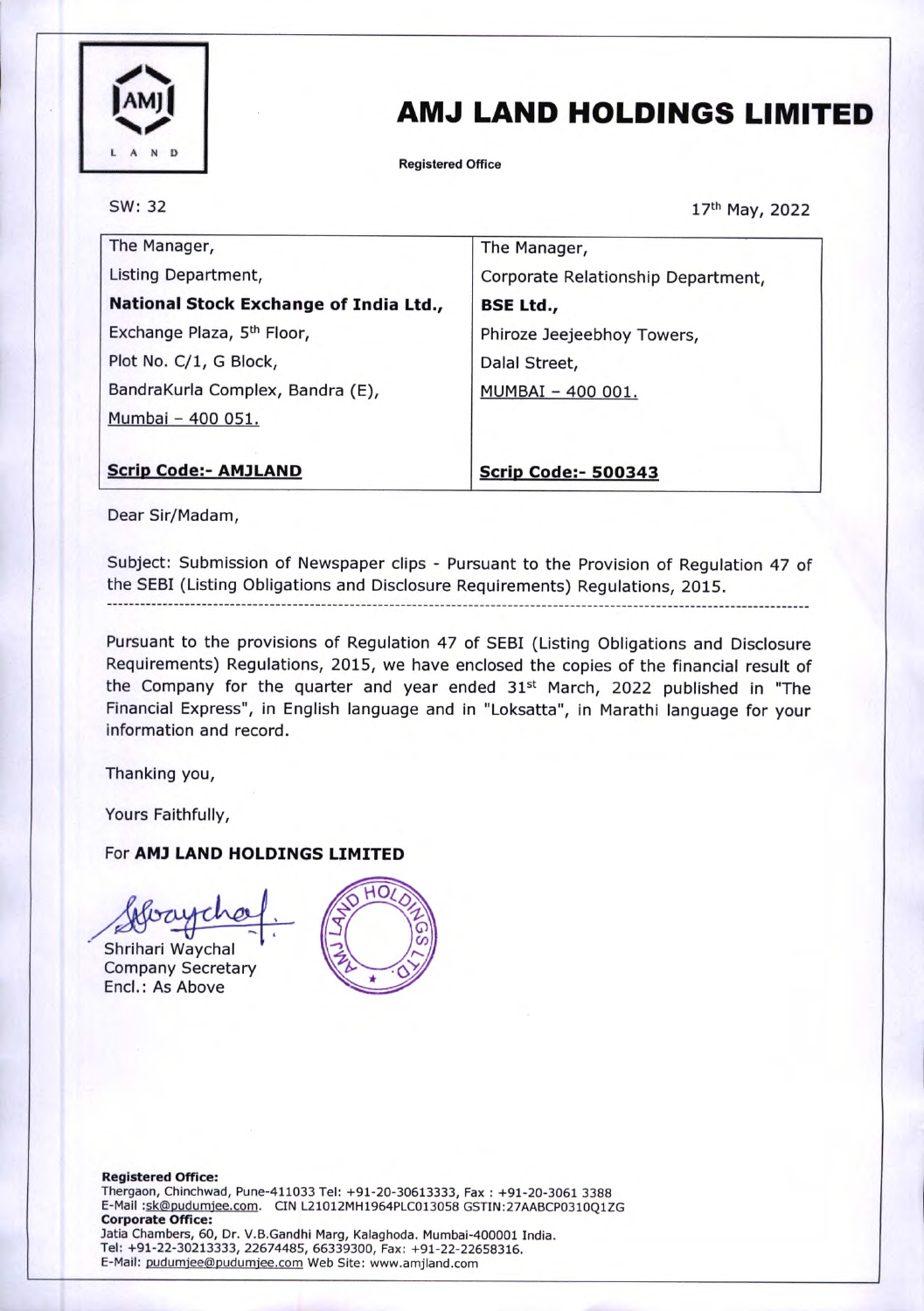



### AMJ LAND HOLDINGS LIMITED

**TUESDAY, MAY 17, 2022** 

UN: L21012MH1964PLC013058 Registered Office : Thergaon, Pune - 411 033. Tel.: 020-30613333 Fax: 020-30613388 E-mail: admin@amjland.com Website: www.amjland.com

#### STATEMENT OF CONSOLIDATED AUDITED FINANCIAL RESULTS FOR THE QUARTER AND YEAR ENDED MARCH 31ST, 2022

|                | Sr.<br>Particulars                                                                                                                         | <b>Consolidated results</b> |                           |                         |                         |                         |  |
|----------------|--------------------------------------------------------------------------------------------------------------------------------------------|-----------------------------|---------------------------|-------------------------|-------------------------|-------------------------|--|
| <b>No.</b>     |                                                                                                                                            |                             | Quarter ended             |                         |                         | Year ended              |  |
|                |                                                                                                                                            | 31.03.2022<br>(Audited)     | 31.12.2021<br>(Unaudited) | 31.03.2021<br>(Audited) | 31.03.2022<br>(Audited) | 31.03.2021<br>(Audited) |  |
|                | Total Income from operations                                                                                                               | 1,500.04                    | 1,062.87                  | 136.59                  | 2,869.48                | 1,120.58                |  |
| $\overline{2}$ | Net Profit/(Loss) for the period (before tax and share of<br>profit of associates, joint venture)                                          | 813.85                      | 292.64                    | (68.03)                 | 1,247.07                | 672.20                  |  |
| 3              | Net Profit/(Loss) for the period (before tax and after share of<br>profit of associates, joint venture accounted using equity method)      | 820.22                      | 299.26                    | (69.53)                 | 1,205.49                | 649.36                  |  |
| 4              | Net Profit/(Loss) for the period after Tax                                                                                                 | 587.23                      | 282.41                    | (128.91)                | 900.82                  | 442.53                  |  |
| 5              | Total Comprehensive Income for the period [Comprising Profit<br>for the period (after tax) and Other Comprehensive Income<br>${after tax}$ | 828.20                      | (176.72)                  | 41.13                   | 2,325.65                | 1,471.41                |  |
| $6\phantom{1}$ | Reserves (other equity excluding revaluation reserve)                                                                                      |                             |                           |                         | 12,404.12               | 9,735.31                |  |
| $\overline{7}$ | <b>Equity Share Capital</b>                                                                                                                | 820.00                      | 820.00                    | 820.00                  | 820.00                  | 820.00                  |  |
| 8              | Earning per Equity share: Basic and Diluted (Rs.)                                                                                          | 1.41                        | 0.67                      | (0.31)                  | 2.16                    | 1.08                    |  |

**Notes** 

1 A Dividend for the year ended 31st March, 2022 at the rate of Re. 0.20 per Equity share of Rs. 2/- each amounting to Rs. 82 lacs is recommended by the Board of Directors in their meeting held on 16th May 2022, subject to approval of the shareholders at the ensuing Annual General Meeting.

2 The Statutory Auditors have carried out the audit for the year ended March 31,2022.

3 The above financial results were reviewed and recommended by the Audit Committee and taken on record by the Board of Directors at their meeting held on May 16,2022.

4 This statement has been prepared in accordance with the Companies (Indian Accounting Standards) Rules, 2015 (Ind AS) prescribed under Section 133 of the Companies Act, 2013 and other recognised accounting practices and policies to the extent applicable.

5 Standalone Financial information

| <b>Particulars</b>                          | Quarter ended           |                           |                         | Year ended              |                         |
|---------------------------------------------|-------------------------|---------------------------|-------------------------|-------------------------|-------------------------|
|                                             | 31.03.2022<br>(Audited) | 31.12.2021<br>(Unaudited) | 31.03.2021<br>(Audited) | 31.03.2022<br>(Audited) | 31.03.2021<br>(Audited) |
| Total Income from operations                | 301.06                  | 269.06                    | 136.59                  | 742.38                  | 1120.58                 |
| Net Profit/(Loss) for the period before tax | 679.23                  | 215.35                    | (68.03)                 | 947.62                  | 672.20                  |
| Net Profit/(Loss) for the period after iax  | 571.04                  | 268.50                    | (127.41)                | 837.75                  | 465.37                  |

6 Till March 31, 2021 the Company accounted for its investment in the jointly controlled entity M/s. AMJ Land Developers (the "Entity") in accordance with Ind AS 111 Joint Arrangements, by including the Company's share of assets, liabilities, revenues and expenses relating to its interest in the Entity in its the standalone financials.

With effect from April 1, 2021, the Company invested additional capital and acquired control in the Entity, thereby making it a Subsidiary entity of the Company. Hence, w.e.f. April 1, 2021 the Company accounted for its investment in the Entity in accordance with Ind AS 103, Business Combinations and Ind AS 110, Consolidated Financial Statements and discontinued joint operation accounting In its standalone financials. ' As an effect of the same, the standalone/consolidated financial results for the quarter and year ended March 31, 2022 are not comparable with the

comparatives of previous years.

7 The consolidated financial results include results of :-

| Name                                                                                                                                                                                                                                                             | Relationship                                                                                                                                             |  |
|------------------------------------------------------------------------------------------------------------------------------------------------------------------------------------------------------------------------------------------------------------------|----------------------------------------------------------------------------------------------------------------------------------------------------------|--|
| AMJ Land Developers (formerly Pudumjee -G:Corp Developers)<br><b>AMJ Realty Limited</b><br>G-Corp AMJ Land Township Private Limited<br><b>3P Land Holdings Limited</b><br>Biodegradable Products India Limited<br>(formerly Pudumjee Plant Laboratories Limited) | <b>Subsidiary Company</b><br>Wholly Owned Subsidiary Company<br>Joint Venture Company (till 28.06.2021)<br><b>Associate Company</b><br>Associate Company |  |

8 The above is an extract of the detailed format of financial results for the quarter and year ended 31st March, 2022 filed with the Stock Exchanges under Regulation 33 of SERI (Listing Obligation and Disclosure Requirements) Regulation,2015. The full format of these financial results are available on the Stock Exchange website (www.bseindia.com and www.nseindia.com) and the Company's web site (www.amjland.com).

The figures for the previous period have been recast/regrouped and corrected wherever necessary to conform to current period's presentations.

1

• For and on behalf of the Board Sd/-<br>A. k. Jatia Place: Pune • A. k. Jetta Date; May 16, 2022 • . Chairman

, •

1